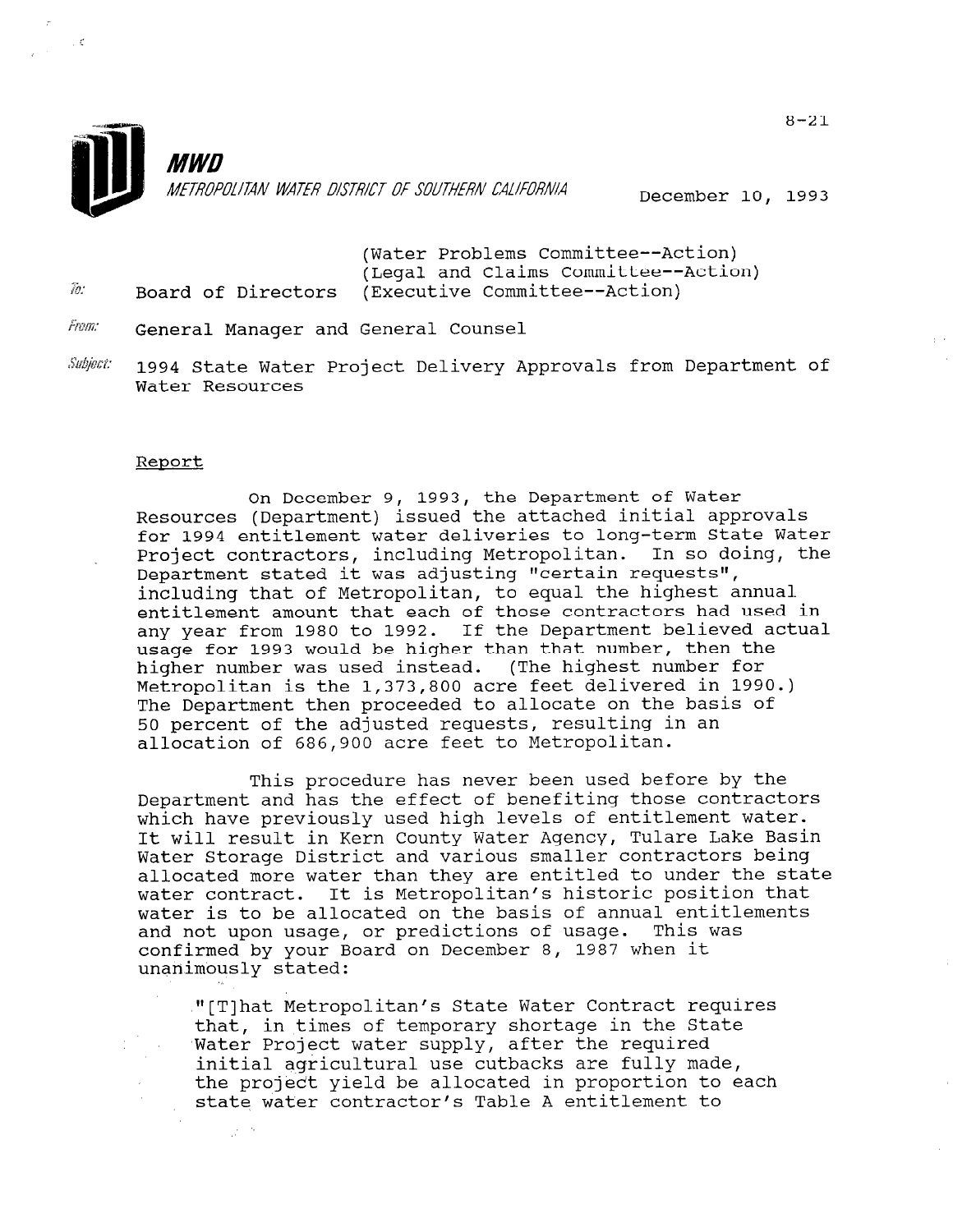project water, and that the General Manager take whatever steps he deems appropriate to ensure that the contract be complied with in this manner."

This position is based upon the language and intent of the state water contract structure, including the fact that we pay for the cost of conserving (or collecting) water for the State Water Project on the basis of entitlements.

In order to protect its water supply reliability, Metropolitan has in the past and for 1994, ordered full entitlement deliveries of 2,011,500 acre feet. Assuming that the total 1,559,255 acre feet approved entitlement deliveries was correctly allocated, Metropolitan would receive approximately 768,000 acre feet instead of the 686,900 acre feet allocated by the Department. There is no indication that the Department would be willing to increase deliveries if Metropolitan's demands are higher or if the Department has to reduce from the 50 percent approval level it has made as an interim step.

In order to protect the water supply reliability of Metropolitan's service area, it is recommended that the General Manager and General Counsel be authorized and directed to take all appropriate steps necessary to reverse this action taken by the Department.

### Board Committee Assiqnments

This letter is referred for action to:

The Water Problems Committee because of its jurisdiction over policies sources, and means of importing water required by Metropolitan, pursuant to Administrative Code Section 2481(a);

The Legal and Claims Committee because of its jurisdiction over litigation and claims brought by or against Metropolitan, pursuant to Administrative Code Section 2461(a); and

The Executive Committee because of its jurisdiction over major policy issues, pursuant to Administrative Code Section 2417(g).

### Recommendation

That the General Manager be authorized and directed to take all appropriate steps necessary to reverse the action taken by the Department in determining the allocation of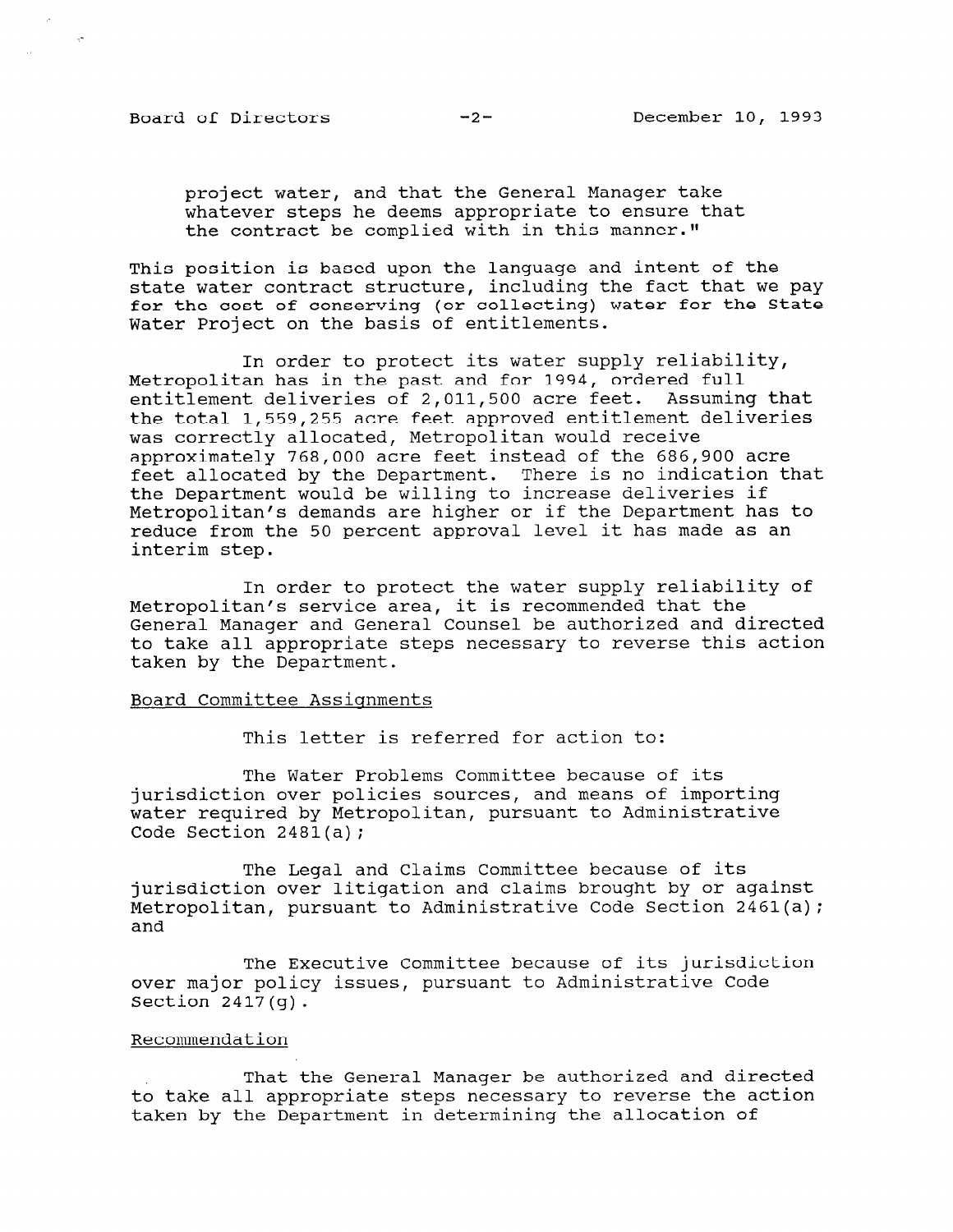Board of Directors -3- December 10, 1993

 $\hat{\boldsymbol{\theta}}$ 

project supplies and, upon request of the General Manager, that the General Counser be authorized and directed to<br>commence, and pursue to completion, related legal proceeding

John R. Wodraska

M. Lugoy Taylo

. . . <del>.</del> bdltr\dwr-sue

 $\mathcal{A}$ 

 $\sim eV$ 

Attachment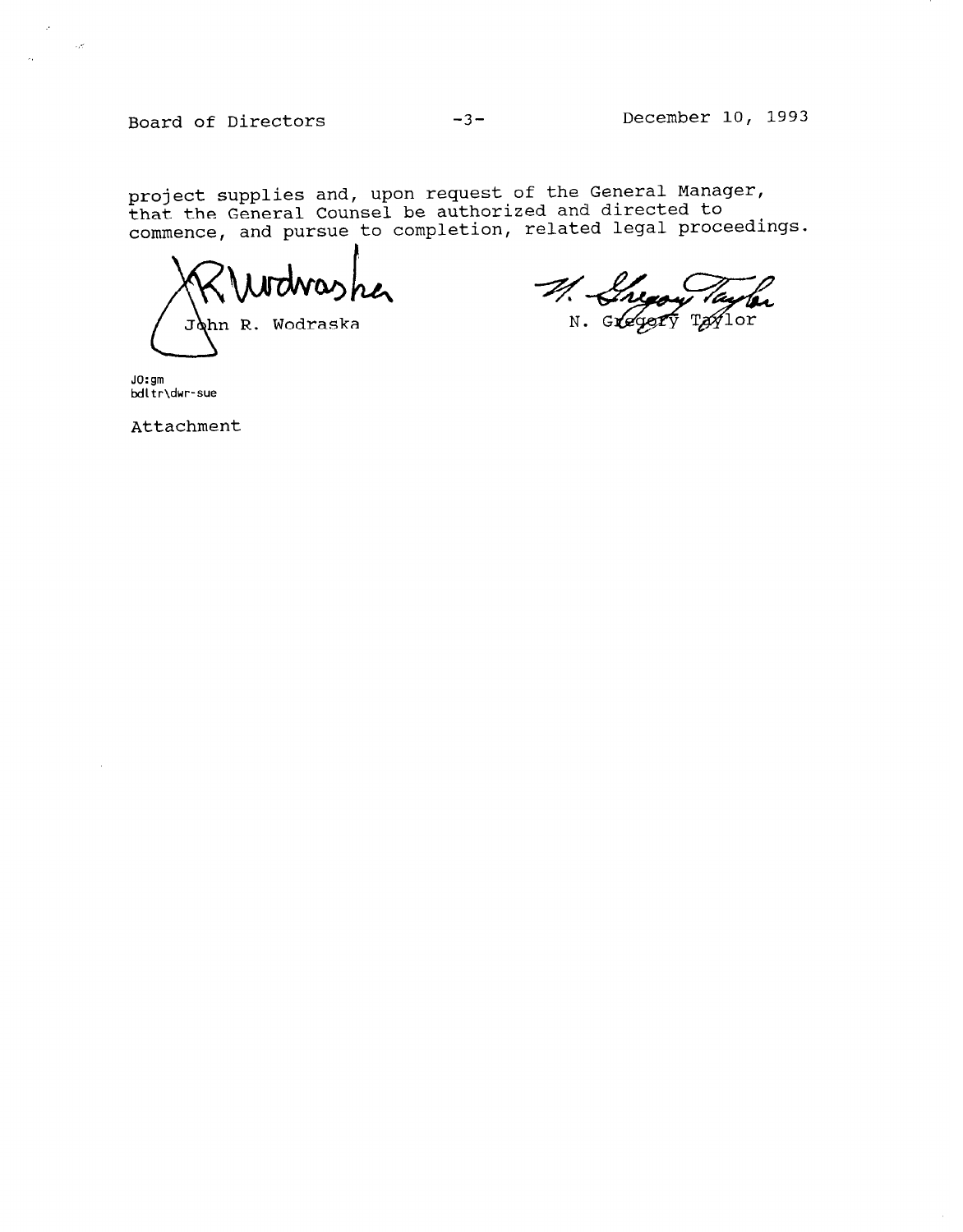# WATER SERVICE CONTRACTORS COUNCIL MEMO No. 2072

| $To$ ALL WATER SERVICE CONTRACTORS $Date$ December 9, 1993 |                                |
|------------------------------------------------------------|--------------------------------|
| From DIRECTOR, DEPT. OF WATER RESORCES                     | Subject 1994 Entitlement Water |

The Department of Water Resources is initially approving 1994 entitlement water deliveries to long-term State Water Project contractors totaling 1.56 million acre-feet which represents 50 percent of contractor's adjusted requests. This initial approval of entitlement water to each of the 29 contractors is summarized on the attached sheet.

In developing this first approval, the Department has considered water stored in SWP conservation reservoirs together with reasonable estimates of 1994 water supply, operational constraints including Delta protection, and contractor demands. As the water year develops and the SWP's delivery capability improves, this y and develops and the sur s delivery capability importance

Asprovided for in Article 12 of the Water Supply Contract, the nd provided for his article is on the water supply contract, Department received preliminary water delivery schedules from the<br>agencies contracting to receive SWP water during 1994. Accordingly, agencies conclacting to receive swr water during 1994. According: reasonableness of each request. In accordance with Article 38 of reasonableness of each request. In accordance with Article 38 of<br>the Water Supply Contract, the Department adjusted certain requests the water supply contract, the bepartment adjusted certain requ co equal the maximum annual entitiement amount that each of the<br>involved contractors used in any year since 1980. Then, consider involved contractors used in any year since 1980. Then, considering the current schedules for all contractors and those adjusted figures, the Department made modifications for this initial<br>approval. The result is a delivery schedule of 50 percent.

The procedure used by the Department in arriving at the initial  $\mathbf{r}$ water allocation under Article 12 is not intended to procedure used by the Department in arriving at the initi water allocation under Article 12 is not intended to prejudice any alternative interpretations by any individual SWP contractor.

If there are any questions, please contact Donald R. Long, Chief, State Water Project Analysis Office at (916) 653-4313. there are any questions, please contact Donald R. L.

Attachment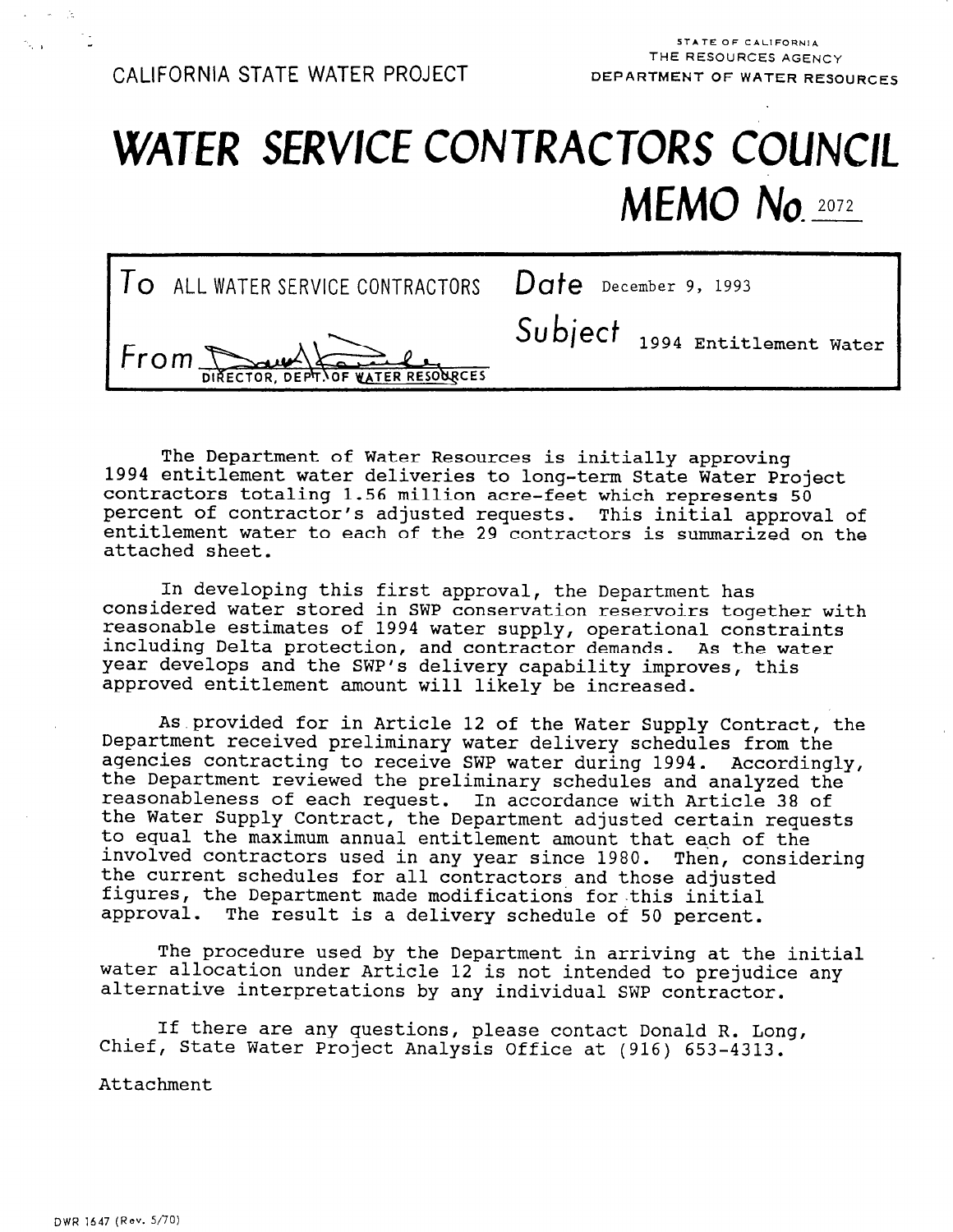Sheet 1 of 2

## **INITIAL 1994** STATE WATER PROJECT ENTITLEMENT APPROVALS (ACRE-FEET)

|                                  | <b>BASIS FOR</b>        |                    |
|----------------------------------|-------------------------|--------------------|
|                                  | <b>INITIAL APPROVAL</b> | <b>APPROVED</b>    |
|                                  | <b>MAXIMUM</b>          | 1994               |
|                                  | <b>ENTITLEMENT</b>      | <b>ENTITLEMENT</b> |
| S.W.P. CONTRACTORS               | <b>USED SINCE</b>       | <b>DELIVERY</b>    |
|                                  | 1980                    | AT 50%             |
| <b>FEATHER RIVER:</b>            |                         |                    |
| County of Butte                  | 459                     | 230                |
| Plumas County                    | 548                     | 274                |
| Yuba City                        | 642                     | 321                |
| Subtotal                         | 1.649                   | 825                |
| <b>NORTH BAY:</b>                |                         |                    |
| Napa County                      | 6,940                   | 3,470              |
| Solano County                    | 20,881                  | <u>10.441</u>      |
| Subtotal                         | 27,821                  | 13,911             |
|                                  |                         |                    |
| <b>SOUTH BAY:</b>                |                         |                    |
| Zone 7                           | 34,500                  | 17,250             |
| Alameda County WD                | 34,189                  | 17,095             |
| Santa Clara V. WD                | 92,000                  | 46,000             |
| Subtotal                         | 160,689                 | 80,345             |
| SAN JOAQUIN VALLEY:              |                         |                    |
| Oak Flat WD                      | 5,700                   | 2,850              |
| County of Kings                  | 4,000                   | 2,000              |
| Castaic Lake WA--Ag              | 12,700                  | 6,350              |
| Dudley Ridge WD                  | 55,600                  | 27,800             |
| Empire West Side ID              | 3,000                   | 1,500              |
| Kern County WA                   | 1,153,400               | 576,700            |
| Tulare Lake B. WSD               | <u> 118,500 </u>        | 59,250             |
| Subtotal                         | 1,352,900               | 676,450            |
| CENTRAL COASTAL                  |                         |                    |
| San Luis Obispo County           | o                       | o                  |
| Santa Barbara County<br>Subtotal | <u>0</u> a)<br>٥        | ₫<br>O             |
| <b>SOUTHERN CALIFORNIA:</b>      |                         |                    |
| <b>AVEK</b>                      | 55,902 a)               | 27,951             |
| Castaic Lake WA--M&I             | 22,139                  | 11,070             |
| Coachella Valley WD              | 23,100                  | 11.550             |
| Creatline                        | $1,950$ a)              | 975                |
| Desert WA                        | 38,100                  | 19,050             |
| Littlerock Creek ID              | 1,747                   | 874                |
| Mojave WA                        | 11,800                  | 5,900              |
| <b>MWDSC</b>                     | 1,373,800               | 686,900            |
| Palmdale WD                      | 9,009                   | 4,505              |
| San Bernardino VMWD              | 17,068 a                | 8,534              |
| San Gabriel Valley               | $16,000$ a)             | 8,000              |
| San Gorgonio Pass                | ۰                       | 0                  |
| Ventura County                   | 4,836                   | 2.418              |
| Subtotal                         | 1,575,451               | 787,726            |
|                                  |                         |                    |
| TOTAL ALL AREAS                  | 3,118,510               | 1,559,255          |

a) Indicates 1994 request is less than maximum 1980-93 entitlement delivery